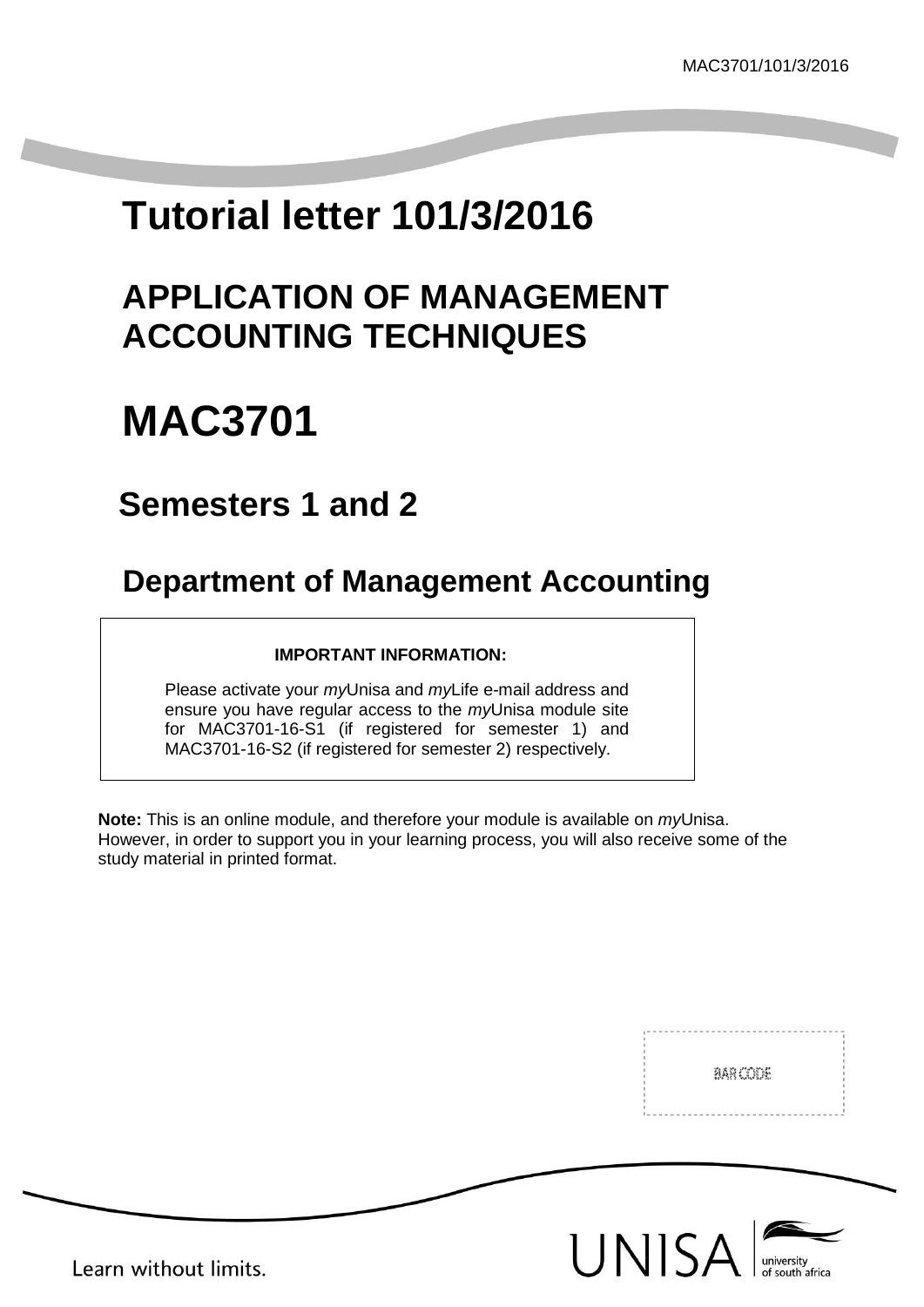## **CONTENTS**

| $\mathbf 1$ |  |
|-------------|--|
|             |  |
| 2.          |  |
|             |  |
|             |  |
| 3.          |  |
|             |  |
|             |  |
|             |  |
| 4.          |  |
|             |  |
|             |  |
|             |  |
|             |  |
|             |  |
|             |  |
| 5.          |  |
|             |  |
|             |  |
| 6.          |  |
|             |  |
|             |  |
|             |  |
|             |  |
|             |  |
|             |  |
|             |  |
| 7.          |  |
|             |  |
|             |  |
|             |  |
| 8.          |  |
| 9.          |  |
|             |  |
|             |  |
|             |  |
| 10.         |  |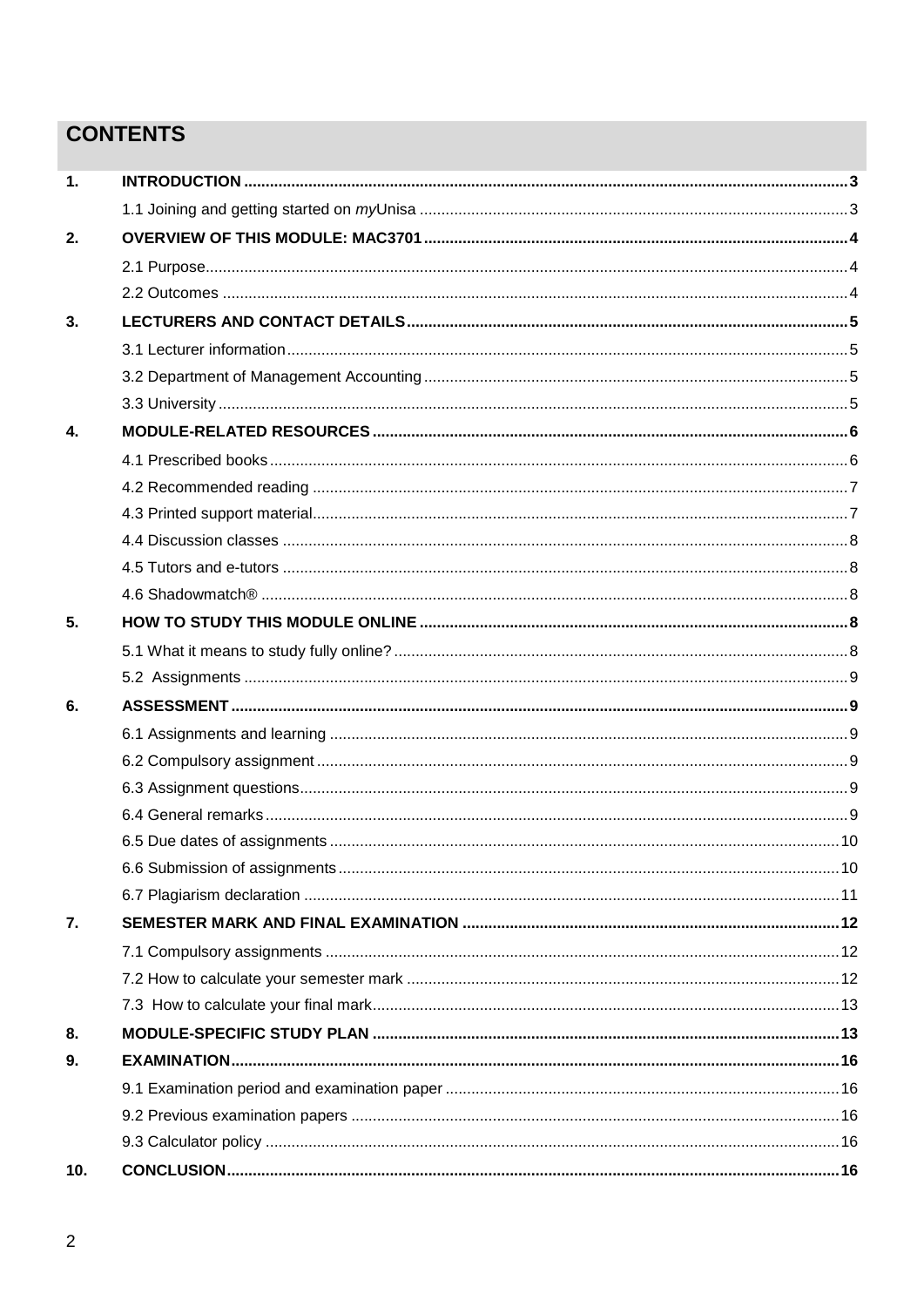#### **IMPORTANT NOTE**:

Assignment 1/2016, which is compulsory, gives you admission to the examination. If we do not receive this assignment by the due date, you will not be allowed to write the examination. Also keep in mind that assignment 1 contributes 25% to your semester mark and assignment 2 contributes 75% to your semester mark.

#### **Please note that your assignments are only available online on** *my***Unisa.**

### <span id="page-2-0"></span>**1. INTRODUCTION**

#### Dear Student

Greetings to you and welcome to the **FULLY ONLINE** module, MAC3701. We will do our best to make studying this course interesting and rewarding. You will be well on your way to success if you start studying early in the semester and resolve to put in a lot of effort when doing your assignments.

We cannot emphasise enough how important it is for you to register for a *my*Life e-mail address and be able to log on to *my*Unisa for the purposes of studying this module.

Because this is a fully online module, you need to use *my*Unisa to study this course. **You need to visit the websites on** *myUnisa* **for MAC3701 frequently.** The website for your module is MAC3701-16-S1 (semester 1) or MAC3701-16-S2 (semester 2).

We hope that you will have a very enjoyable and successful semester of study.

#### <span id="page-2-1"></span>**1.1 Joining and getting started on** *my***Unisa**

If you have access to a computer that is linked to the internet, you can quickly access resources and information at the University. The *my*Unisa learning management system is Unisa's online campus that will help you to communicate with your lecturers, with other students and with the administrative departments of Unisa all through the computer and the internet.

You can start at the main Unisa website, [http://www.unisa.ac.za,](http://www.unisa.ac.za/) and then click on the *my*Unisa orange block. This will take you to the *my*Unisa website. To go to the *my*Unisa website directly, go to [https://my.unisa.ac.za.](https://my.unisa.ac.za/) When you are on the *my*Unisa website, click on the "*Claim UNISA Login*" on the right-hand side of the screen. You will then be prompted to give your student number to claim your initial *my*Unisa as well as *my*Life login details. Please consult the publication *myStudies@Unisa* which you received with your study material for more information on *my*Unisa.

Because this is a **fully online** module, you need to go online to receive your study material and read what to do for the module. Go to the website and login with your student number and password. You will see MAC3701-16-S1 (semester 1) or MAC3701-16-S2 (semester 2) in the row of modules across the top of the webpage. If you cannot find the appropriate module site in the blocks you can also check in the "**More sites**" block. Click on the module you want to open.

In addition, you will receive this tutorial letter and a printed copy of some of the online study material from your module. While this printed material may appear to be different from the online study material, they are exactly the same and have been copied from the online *my*Unisa website.

You need access to *my*Unisa in order to download your assignments.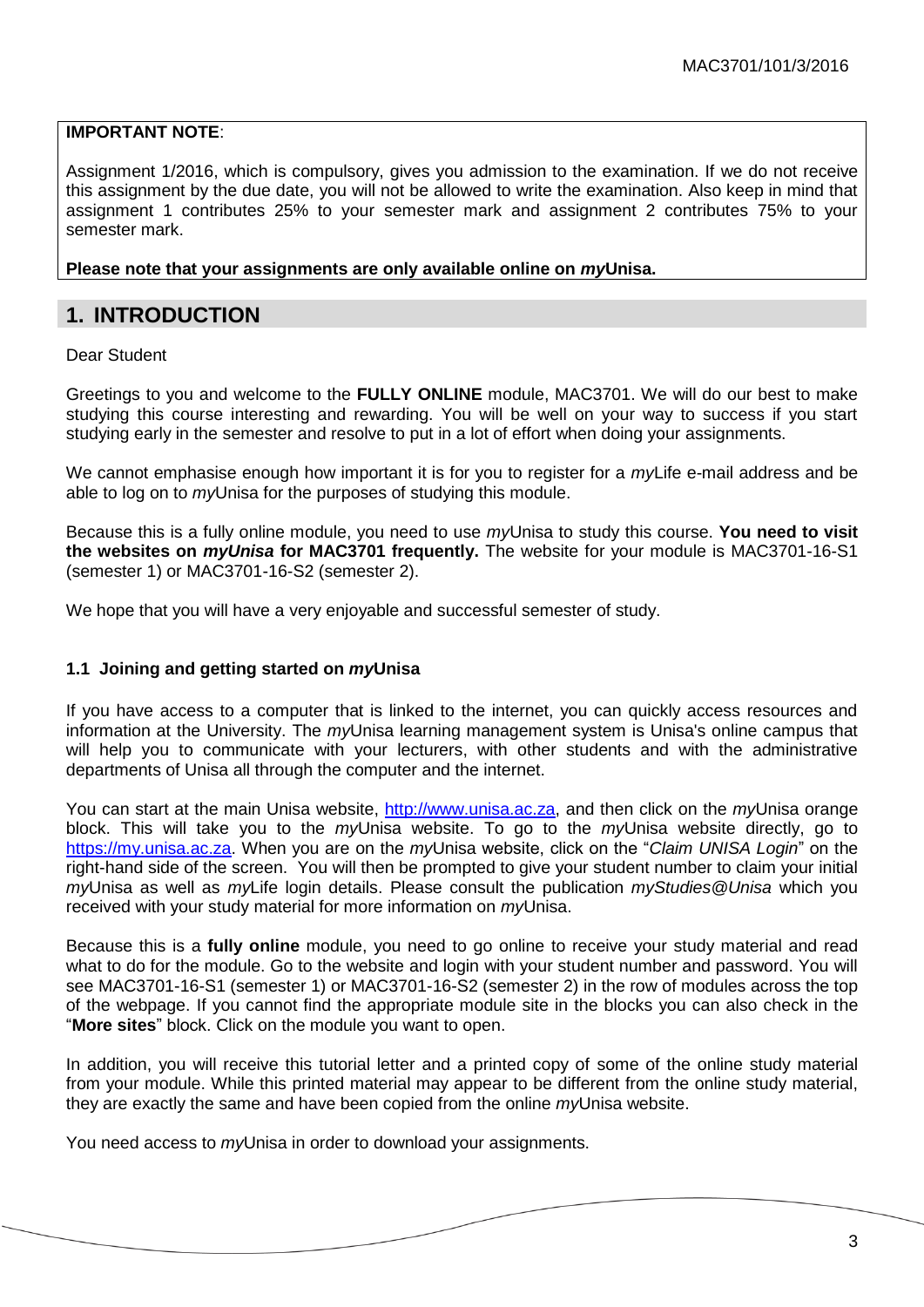## <span id="page-3-0"></span>**2. OVERVIEW OF THIS MODULE: MAC3701**

#### <span id="page-3-1"></span>**2.1 Purpose**

The purpose of this module is to equip students with the ability to apply various management accounting techniques in order to make decisions. Students learn how information is evaluated and used to control and improve business performance. This module is primarily intended for people who are interested in qualifying as registered Chartered Accountants (CA(SA)) (at SAICA) or Management Accountants (at CIMA). This module will enable students to develop some of the necessary competencies prescribed by these professional bodies.

The module is delivered via *my*Unisa by using the Internet. Peer group interaction takes place in the discussion forum and is used as a tool to communicate with fellow students. Lecturers will interact with students mainly on *my*Unisa and via e-mail.

#### <span id="page-3-2"></span>**2.2 Outcomes**

In MAC2601 you were introduced to the principles of management accounting. Here you acquired a basic knowledge of cost classification, cost behavior, cost analysis, cost estimation, valuation of cost objects and cost management accounting systems. You should also understand and be able to apply planning, budgeting and control techniques. Furthermore, MAC2601 enabled you to analyse financial and other data to provide information for decision-making.

MAC2601 formed an important basis on which MAC3701 builds and therefore you should not underestimate the importance of MAC2601.

The parts of module MAC2601 are briefly discussed below:

Part 1, Valuing inventories using basic techniques, formed the foundation for further studies in cost accounting. It introduced you to the nature and behaviour of costs and material, labour and overheads in the general ledger. It also explained the difference between the first-in-first-out method and the weighted average method for material inventories. This part concluded with a comparison between the traditional absorption costing method as a way of valuing completed inventories and the variable costing method.

Part 2, Valuing inventories using more advanced techniques, equipped you with skills needed to understand the activity-based costing (ABC) system, the job costing system, the process costing system and the joint and byproduct costing system.

Part 3, Planning, budgeting and controlling performance concentrated on planning and budgeting, and explained a standard costing system and how to apply it.

In part 4, Identifying and applying relevant financial information to make short-term business decisions, you were introduced to relevant and irrelevant information, financial and infrastructure constraints and various scenarios for decision-making. The module concluded with a discussion of sensitivity analysis techniques.

In MAC3701 you will be equipped to:

- Apply advanced cost concepts in managing costs and costing systems.
- Apply advanced techniques for planning, budgeting, controlling and evaluating performance, including divisionalisation and report thereon.
- Apply advanced concepts in long- and short-term decision making regarding resource allocation and pricing, including transfer pricing as well as interpreting measures of uncertainty surrounding any decision-making.
- Apply information technology (i.e. spreadsheet programmes) where suitable.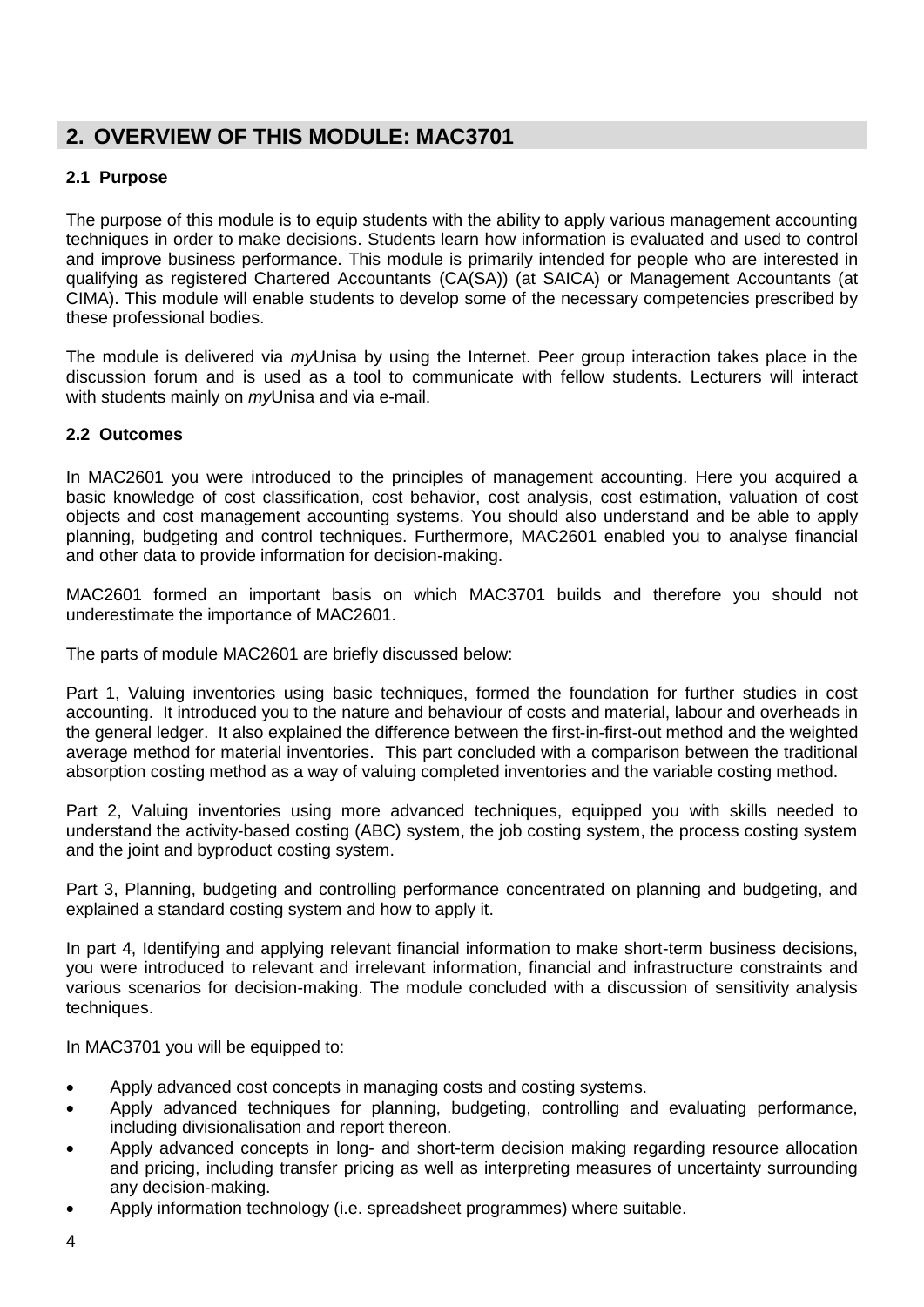## <span id="page-4-0"></span>**3. LECTURERS AND CONTACT DETAILS**

#### <span id="page-4-1"></span>**3.1 Lecturer information**

The lecturers responsible for this module are as follows:

| Lecturer's name:            | Mr. D.A. Kock                                                   |
|-----------------------------|-----------------------------------------------------------------|
| Building and office number: | Samuel Pauw Building 4-19                                       |
| Telephone number:           | 012 429 3192 (mostly available between 8:00 and 13:00 weekdays) |
| Lecturer's name:            | Mr. M.E. Lentsoane                                              |
| Building and office number: | Samuel Pauw Building 4-13                                       |
| Telephone number:           | 012 429 8468 (mostly available between 8:00 and 13:00 weekdays) |
| Lecturer's name:            | Mr. N.P. Mudau                                                  |
| Building and office number: | Samuel Pauw Building 4-11                                       |
| Telephone number:           | 012 429 6937 (mostly available between 8:00 and 13:00 weekdays) |
| Lecturer's name:            | Mrs. Y. Reyneke                                                 |
| Building and office number: | Samuel Pauw Building 4-12                                       |
| Telephone number:           | 012 429 4046 (mostly available between 8:00 and 13:00 weekdays) |

E-mail addresses for lecturers:

[MAC3701-16-S1@unisa.ac.za](mailto:MAC3701-16-S1@unisa.ac.za) (for use only during the **first semester**) [MAC3701-16-S2@unisa.ac.za](mailto:MAC3701-16-S2@unisa.ac.za) (for use only during the **second semester**)

Please do not hesitate to consult lecturers by e-mail or personally (by prior arranged appointment only), should you experience specific problems regarding the **content of this course**. Please have your study material open when you contact us. Please note that enquiries with regards to matters not relating to the **content of the course** (e.g. registrations, non-receipt of study material, enquiries in respect of exam dates, venues, etc.) must **not be directed to your lecturer** but can be e-mailed to the appropriate department's e-mail address. See 3.3 below.

#### **3.2 Department of Management Accounting**

The Department of Management Accounting is situated in Pretoria, at the main campus in the Samuel Pauw Building.

The departmental secretary's contact number is as follows: 012 429 4753

#### <span id="page-4-2"></span>**3.3 University**

To contact the University, you should follow the instructions in the *myStudies@Unisa* brochure. Remember to have your student number available when you contact the University.

Website: http://www.unisa.ac.za or Mobi: [http://mobi.unisa.ac.za](http://mobi.unisa.ac.za/)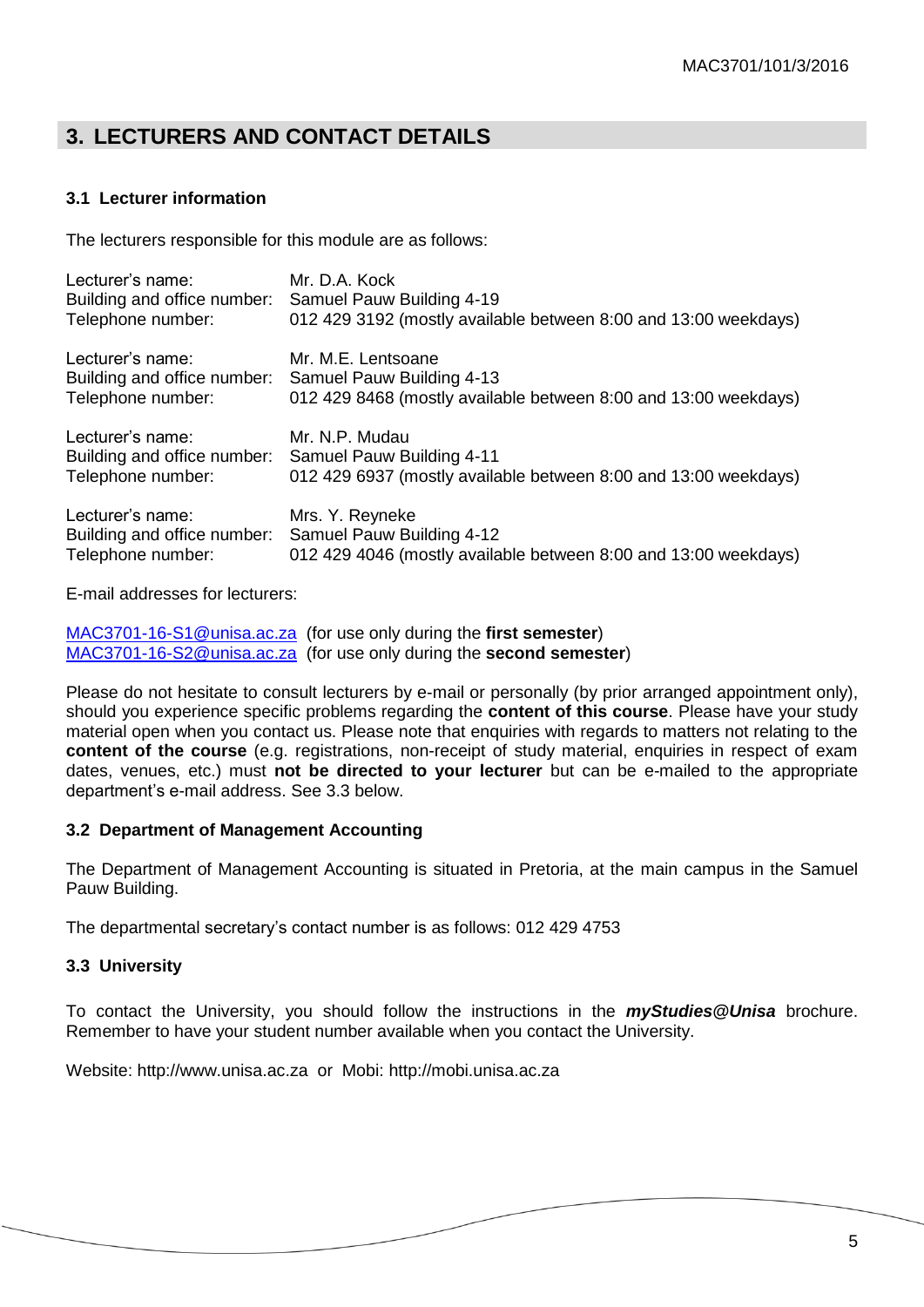E-mail addresses and SMS numbers:

| <b>E-mail addresses</b> | <b>SMS numbers</b> | Use to enquire about:          |
|-------------------------|--------------------|--------------------------------|
| study-info@unisa.ac.za  | 43578              | Applications and registrations |
| assign@unisa.ac.za      | 43584              | General assignment enquiries   |
| exams@unisa.ac.za       | 43584              | General examination enquiries  |
| despatch@unisa.ac.za    | 43579              | Study material                 |
| finan@unisa.ac.za       | 31954              | <b>Student accounts</b>        |
| gaudeamus@unisa.ac.za   | n/a                | <b>Graduation ceremonies</b>   |
| myUnisaHelp@unisa.ac.za | 43582              | myUnisa                        |
| myLifeHelp@unisa.ac.za  | 43582              | myLife e-mail accounts         |

Please refer below for contact information for the College of Accounting Sciences (CAS):

#### **CAS Student Information Hub**

The e-mail addresses are: **[CASenquiries-Postgraduate@unisa.ac.za](https://mobile.unisa.ac.za/OWA/redir.aspx?C=52j4v4_fyUmtBoRCcbL8o9e8CkKoQ9FIklxiuW4UyyH-G1oUhJXUUiDaeJU_VXBn4lcVxwUUc_Q.&URL=mailto%3aCASenquiries-Postgraduate%40unisa.ac.za) [CASenquiries-Undergraduate@unisa.ac.za](https://mobile.unisa.ac.za/OWA/redir.aspx?C=52j4v4_fyUmtBoRCcbL8o9e8CkKoQ9FIklxiuW4UyyH-G1oUhJXUUiDaeJU_VXBn4lcVxwUUc_Q.&URL=mailto%3aCASenquiries-Undergraduate%40unisa.ac.za) [CASenquiries-CTA@unisa.ac.za](https://mobile.unisa.ac.za/OWA/redir.aspx?C=52j4v4_fyUmtBoRCcbL8o9e8CkKoQ9FIklxiuW4UyyH-G1oUhJXUUiDaeJU_VXBn4lcVxwUUc_Q.&URL=mailto%3aCASenquiries-CTA%40unisa.ac.za)**

The CAS Student Information Hub telephone number: **012 429 4211**

**Enquiries regarding registrations can be directed to the CAS Student Information Hub.**

## <span id="page-5-0"></span>**4. MODULE-RELATED RESOURCES**

#### <span id="page-5-1"></span>**4.1 Prescribed books**

Your prescribed textbooks for this module for this semester **(2016)** are:

| Author | Year | Title                                                                                        | <b>Edition</b>  | Publisher           | <b>ISBN</b>   |
|--------|------|----------------------------------------------------------------------------------------------|-----------------|---------------------|---------------|
|        |      | Drury, C 2015 Management and Cost Accounting<br>with Student Manual and<br><b>CourseMate</b> | g <sup>th</sup> | Cengage<br>Learning | 9781473719101 |

#### **Please make sure that you obtain the bundle that includes the textbook (accompanied with access to online CourseMate resources) and the student manual.**

Please note: The 2014 prescribed textbooks for this module will still be acceptable for 2016. We do, however, recommend that you acquire the 9th edition as the 9th edition was prescribed from 2015 on the CTA-level.

The publisher of the text books offers access to online CourseMate resources. It should, however, be noted that MAC3701 mainly refers to the CourseMate resources for *enrichment* activities.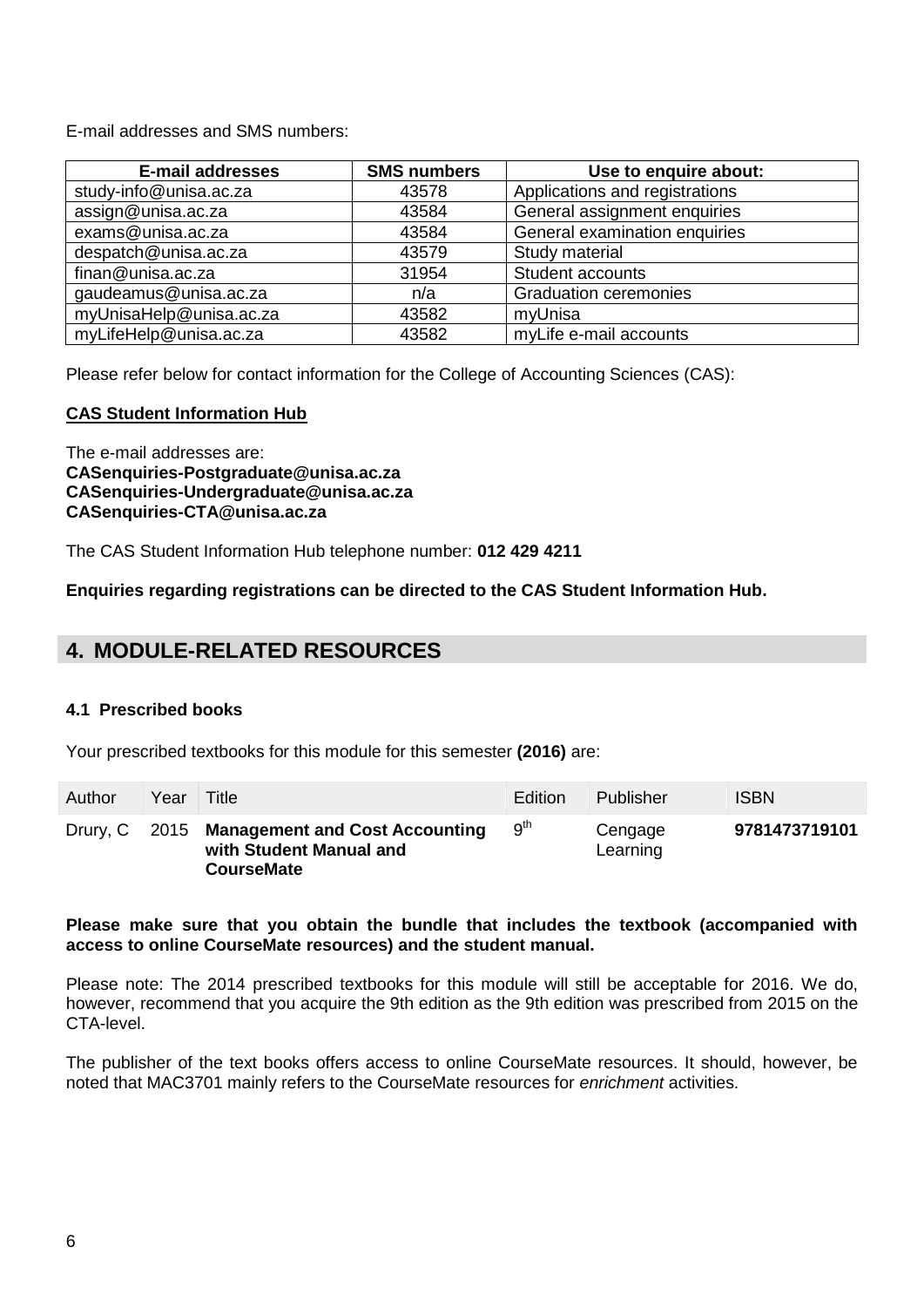| Author        | Year | Title                                                    | <b>Edition</b>  | Publisher           | <b>ISBN</b>   |
|---------------|------|----------------------------------------------------------|-----------------|---------------------|---------------|
| Drury, C 2012 |      | Management and Cost Accounting                           | 8 <sup>th</sup> | Cengage<br>Learning | 9781408041802 |
| Drury, C 2012 |      | Management and Cost Accounting:<br><b>Student Manual</b> | $8^{\sf th}$    | Cengage<br>Learning | 9781408048566 |

The previous edition details, as prescribed previously were as follows:

Please consult the list of official booksellers and their addresses in *myStudies@Unisa*.

#### **Please note:**

It is **essential** that you either acquire or have the prescribed textbooks at your disposal.

We recommend that you purchase the prescribed textbook, as you will have to study it thoroughly and refer to it frequently. **We suggest that you obtain the books as soon as possible.**

#### <span id="page-6-0"></span>**4.2 Recommended reading**

It is important for you to enrich your studies by reading as extensively as possible and to use other sources to supplement the prescribed textbooks.

#### <span id="page-6-1"></span>**4.3 Printed support materials**

Because we want you to be successful in this online module, we will also provide you with some of the study material in printed format. This will allow you to read the study material, even when you are not online.

- The printed study material will be sent to you at the beginning of the semester, but you do not have to wait to receive them to start studying – you can go online as soon as you register and all your currently available study material will be there.
- The printed material is not something that you need to wait for before you start with the module. It is only an **offline** copy of the formal content for the online module.
- This will allow you to study this module **without** having to log onto the internet or an internet cafe. This will save you money, of course, and you will be able to take as much time as you need to read - and to examine - the material.

It is therefore very important that you log into *my*Unisa regularly. We recommend that you should do this at least every week or every 10 days to check for the following:

- **Check the Home page for any relevant information or updates**. Refer to the Home page for reminders regarding assignment deadlines and other relevant information.
- **Check for new Announcements**. You can also set up your *my*Life e-mail so that you receive the Announcement e-mails on your cell phone.
- **Check the Discussion forum**. You can share your thoughts on the different topics with other students in your group. (Please note however that you are not allowed to post your answers to any of the assignments!)

We hope that this system will help you to succeed in this online module by giving you extra ways to study the material and practice with all of the activities and assignments. At the same time, you **must** go online in order to complete the activities and assignments on time, and to get the most from the online course.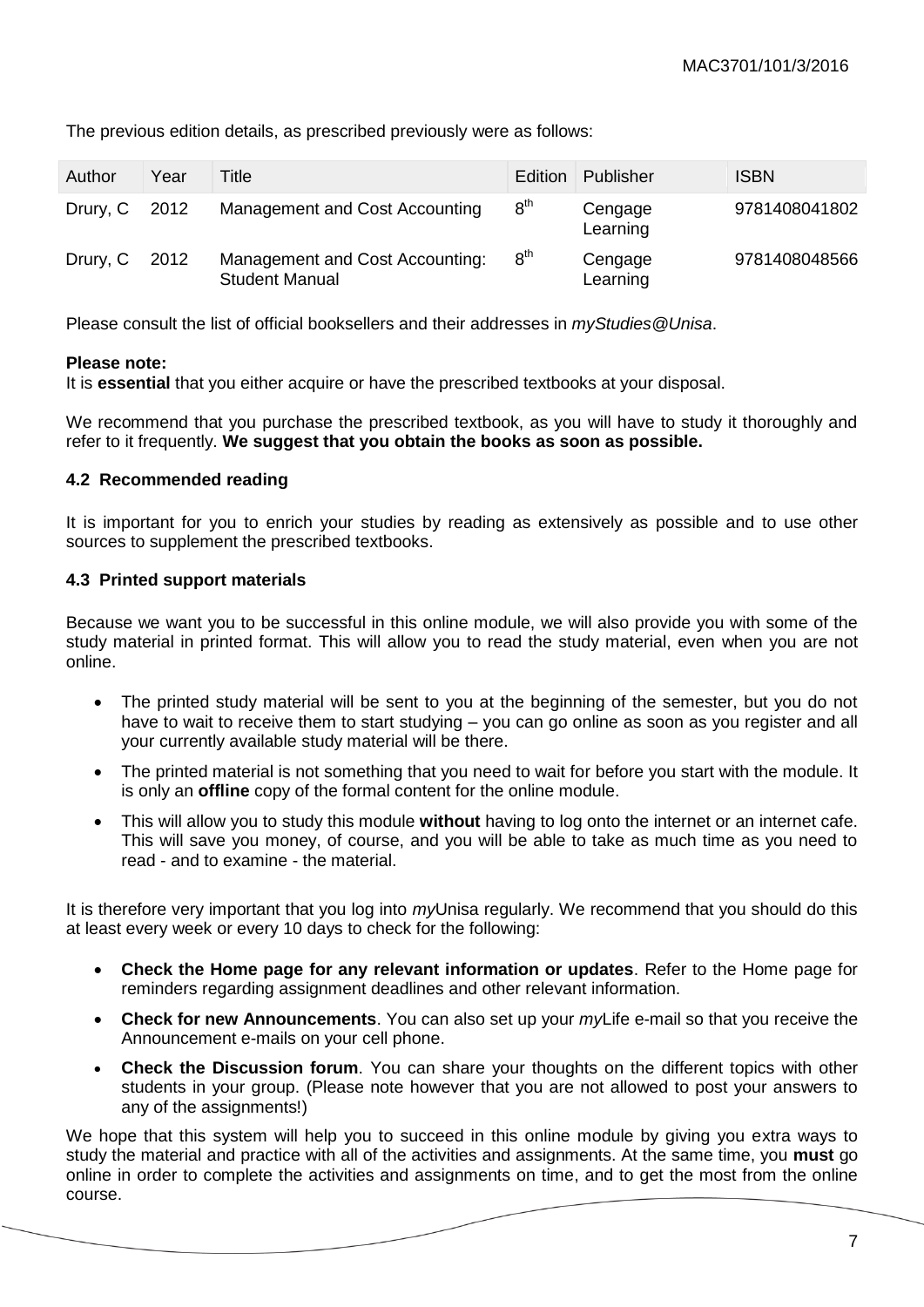Remember: the printed support material are simply a back-up of some of the material that is found online on *my*Unisa. There is no additional information in the printed tutorial letters. **In other words, you should not wait for the printed support materials to arrive to start studying.**

#### <span id="page-7-0"></span>**4.4 Discussion classes**

Information on discussion classes for MAC3701 will be communicated to students during the semester.

#### <span id="page-7-1"></span>**4.5 Tutors and e-tutors**

There is a possibility that tutors and e-tutors will be available for MAC3701. More information regarding this matter will be communicated to students during the semester.

#### <span id="page-7-2"></span>**4.6 Shadowmatch®**

Unisa is the first South African university to implement Shadowmatch®.

Shadowmatch® is a smart system, built to improve your life as it is a sophisticated worksheet that will map your behavioural habits to determine your strengths and how you prefer to interact with your environment.

For more information visit [http://www.shadowmatch.com](http://www.shadowmatch.com/)

## <span id="page-7-3"></span>**5. HOW TO STUDY THIS MODULE ONLINE**

#### <span id="page-7-4"></span>**5.1 What it means to study fully online?**

This module is taught fully online, therefore the following is relevant:

- *All your study material is designed to be online, on my***Unisa**. Even though we give you a printed copy of the study guide to support your studies, the module is designed for online use. Your assignments will also be available online on *my*Unisa.
- Students may submit written assignments that should be typed and submitted online in a PDF document in the same manner that all other assignments are submitted online. Posted written assignments are also acceptable but online submission is recommended. The MCQ (multiple choice questions) assignment has to be completed on a mark-reading sheet **either** by post **or** Mobile MCQ submission **or** electronically via *my*Unisa. No assignments may be submitted by fax or e-mail.
- Remember to retain proof of your submission!
- Note that it will be wise to submit assignments electronically via *my*Unisa **a few days before the due date** as the system is often overloaded on the due date. *If the system gives an error message, please wait a while and try again until your assignment is accepted.*
- <span id="page-7-5"></span> *All of the communication between yourself and the University also happens online* – by email and on the discussion forum. You can use these ways to ask questions and contact your lecturers. This also means that your lecturers will communicate with you in the same way – through e-mails, via announcements and on the discussion forum on *my*Unisa. The lecturers also send important sms's to students from time-to-time and it is therefore important to make sure Unisa has your most updated contact details.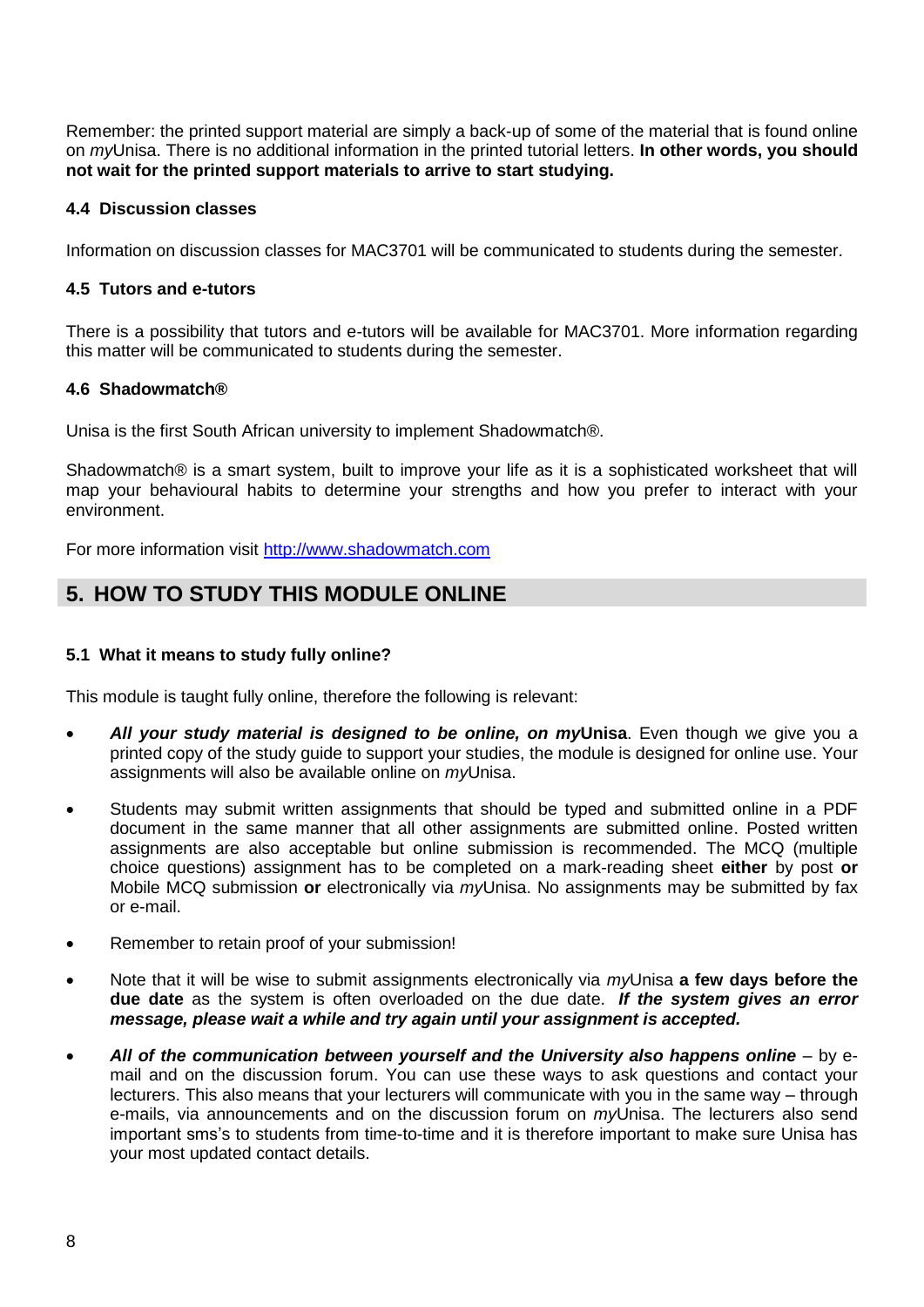#### **5.2 Assignments**

#### **Your assignments are available online on** *my***Unisa.**

We strongly advise all students that assignments should be submitted electronically via *my*Unisa.

Submitted assignments will be marked on-screen and returned electronically via the student's *my*Life account. (Unfortunately no Gmail, Yahoo, Mweb or any other unofficial e-mail accounts can be accommodated).

## <span id="page-8-0"></span>**6. ASSESSMENT**

#### <span id="page-8-1"></span>**6.1 Assignments and learning**

Assignments and tutorial letters form an integral part of your tutorial matter and you must study them for examination purposes.

#### <span id="page-8-2"></span>**6.2 Compulsory assignment**

When you submit the compulsory assignment (Assignment 1) on time, it will prove that you are an active student and will therefore earn you admission to the examination. The mark you obtain for the compulsory assignment will have no influence on your admission to the examination. However, it will contribute towards your semester mark.

You will undoubtedly realise the importance of commencing your study programme in good time so that you can obtain admission to the examination and earn a good semester mark.

#### <span id="page-8-3"></span>**6.3 Assignment questions**

Your assignments are available online on *my*Unisa. From the menu on your left, select "Home". Then click on the link provided for each assignment. You can find the links in the "Welcome" message on your home page.

#### <span id="page-8-4"></span>**6.4 General remarks**

- (a) You must submit the **compulsory assignment** (Assignment 1) to be received by the University before or on the due date to obtain admission to the examination. Make sure you mark it as "1".
- (b) You have to **retain a copy of the proof you received when submitting Assignment 1,** so that you can produce this in the event of any dispute concerning whether or not the assignment was received.
- (c) **Important notes** with regard to **assignments**:
	- 1) Although students are encouraged to work together in groups, remember to always submit your own work. If we see that you have copied someone else's work, you will get a mark of zero.
	- 2) Assignments received after the due date will not be marked and students will get a mark of zero for the assignment.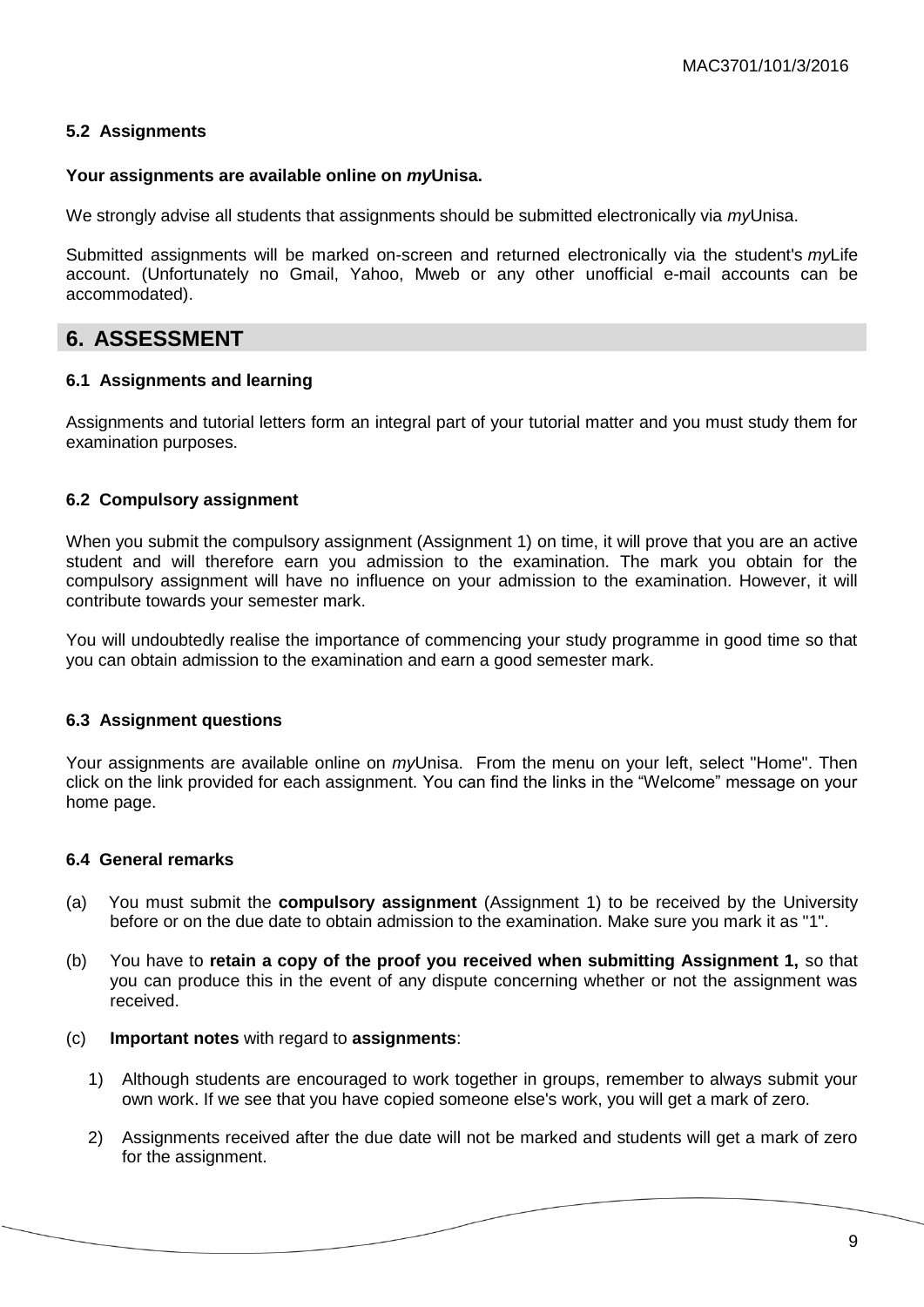(d) Your **semester mark** will contribute 20% towards your final mark **(if you obtain at least 40% in the examination)**. The assignments will contribute to the semester mark as follows:

| Assignment 1 | 25%   |
|--------------|-------|
| Assignment 2 | 75%   |
| Assignment 3 | $0\%$ |

Assignment 3 is not compulsory and you do not have to submit this assignment. It is however in your own best interest to work through this assignment thoroughly as it will be good for your examination preparation.

#### (e) **Plagiarism (Refer plagiarism declaration section 6.7)**

Plagiarism is the act of taking the words, ideas and thoughts of others and passing them off as your own. It is a form of theft which involves a number of dishonest academic activities. All students receive the *Disciplinary code for students* (latest version) at registration. Please study the code. Kindly read Unisa's *Policy on copyright infringement and plagiarism* as well.

If you worked together in a study group, remember that you still have to submit your **own work**, written in your own words. If the lecturers find any similar-looking/worded assignments, all parties involved will get zero for their assignment mark.

By submitting any MAC3701 assignment, you automatically declare that you have submitted your own work and that you are aware of the consequences of being guilty of plagiarism.

#### <span id="page-9-0"></span>**6.5 Due dates of assignments**

|                   | Semester 1    |            | <b>Semester 2</b> |            |
|-------------------|---------------|------------|-------------------|------------|
| <b>Assignment</b> | Unique number | Due date   | Unique number     | Due date   |
|                   | 882474        | 09/03/2016 | 753124            | 17/08/2016 |
|                   | 735610        | 30/03/2016 | 659398            | 07/09/2016 |
|                   | 675695        | 21/04/2016 | 871549            | 28/09/2016 |

The due dates for the submission of the assignments are as follows:

#### <span id="page-9-1"></span>**6.6 Submission of assignments**

The MCQ (multiple choice questions) assignment has to be completed on a physical mark-reading sheet if it is not completed online via the *my*Unisa equivalent of a mark-reading sheet. Physical mark-reading sheets may be submitted by post or answers may be selected and submitted electronically via *my*Unisa. Please refer to the brochure *myStudies@Unisa* on how to submit the assignment on a mark-reading sheet or electronically via *my*Unisa.

The written assignment needs to be written or typed, and then posted or submitted in a **PDF document** online on *my*Unisa and although you may still submit assignments by post, we strongly recommend that you submit them online on *my*Unisa, since this is a **fully online module.** 

Please make sure that you submit the correct and complete document. The lecturers will not phone you to inform you if you have submitted the wrong assignment/document. It is your own responsibility to submit the correct assignment.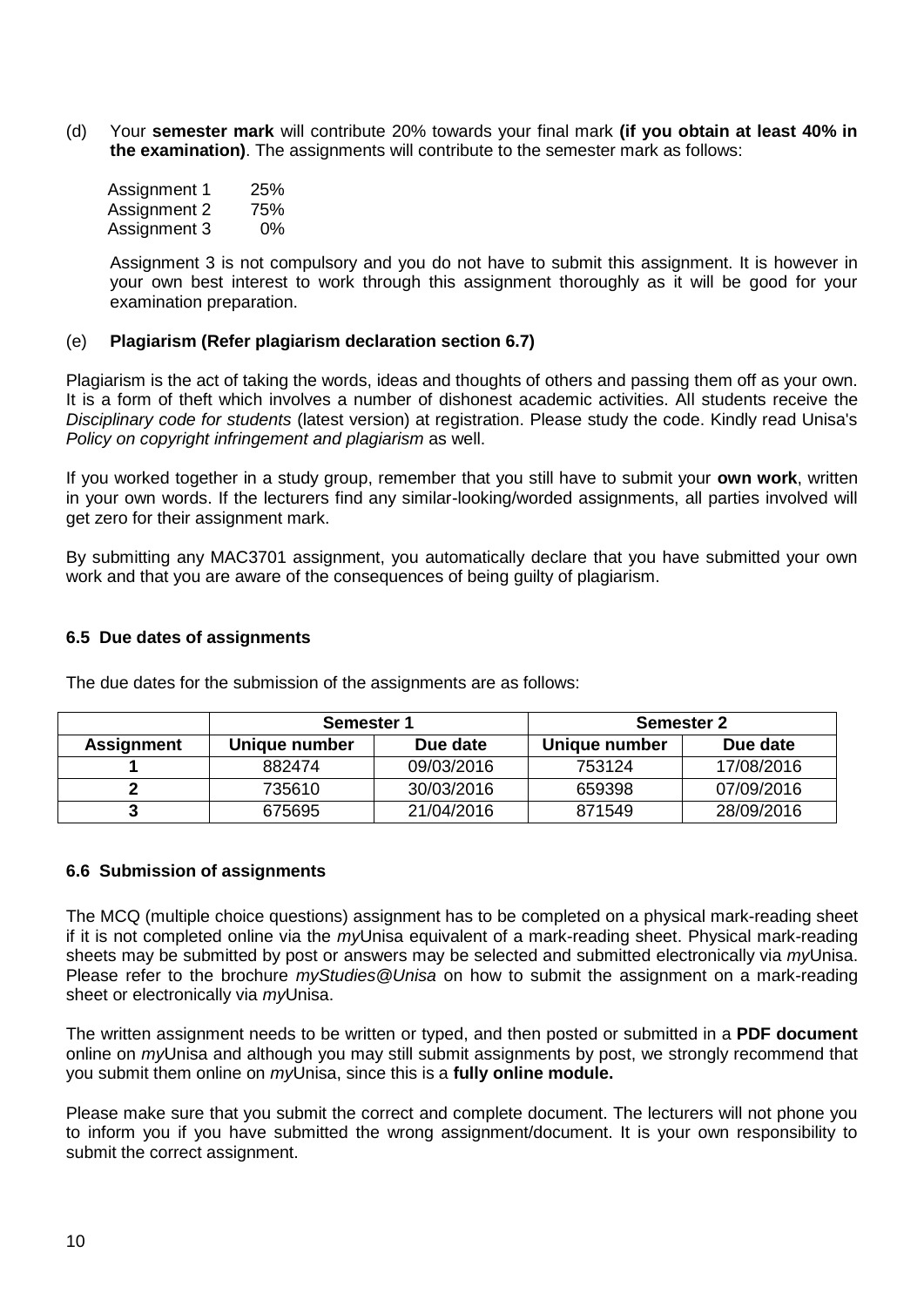#### **Submitting assignments on** *my***Unisa**

- Go to [http://my.unisa.ac.za.](http://my.unisa.ac.za/)
- Enter your student number and password.
- Select the module.
- Click on "Assignments" in the left-hand menu.
- Click on the number of the assignment you want to submit.
- Follow the instructions on the screen.

Receipt of assignments after the due date disrupts the marking programme and the uncontrolled submission of assignments furthermore creates administrative problems. You are requested to carefully note the undermentioned requirements and suggestions and to strictly adhere to them.

- **1. NO EXTENSION OF TIME WILL BE GIVEN FOR THE SUBMISSION OF ANY OF THESE ASSIGNMENTS, AS SOLUTIONS WILL BE FORWARDED AUTOMATICALLY TO ALL STUDENTS SHORTLY AFTER THE DUE DATES.**
- **2. NO CORRESPONDENCE OR TELEPHONIC CONVERSATION WILL BE CONDUCTED REGARDING THE LATE SUBMISSION OF ASSIGNMENTS.**
- **3. ASSIGNMENTS RECEIVED AFTER THE DUE DATE WILL NOT BE MARKED AND STUDENTS WILL GET A MARK OF ZERO FOR THE ASSIGNMENT.**
- **4. RETAIN PROOF OF SUBMISSION OF YOUR ASSIGNMENT.**

#### <span id="page-10-0"></span>**6.7 Plagiarism declaration**

## **PLAGIARISM DECLARATION**

I declare that this assignment, submitted by myself, is my own work and that I have referenced all the sources that I have used.

By submitting any MAC3701 assignment, I declare that:

- **I have read the Unisa Students' Disciplinary Code;**
- **I know what plagiarism is, that plagiarism is wrong and that disciplinary steps can be taken against me if I am found guilty of plagiarism;**
- **My assignments for MAC3701 are my own work;**
- **I have not allowed any other student to copy my work;**
- **I know that if I am found to be in violation of this declaration I will receive 0% for the assignments involved.**

**Please note:** You do not have to submit the declaration. By submitting any MAC3701 assignment, you automatically declare that you adhere to all the above with regard to the specific assignment.

**NB:** Although students may work together when preparing assignments, each student must write/type and submit his or her own individual assignment. It is unacceptable for students to submit identical assignments on the basis that they worked together. That is copying (a form of plagiarism) and none of these assignments will be marked. Furthermore, you may be penalised or subjected to disciplinary proceedings by the University.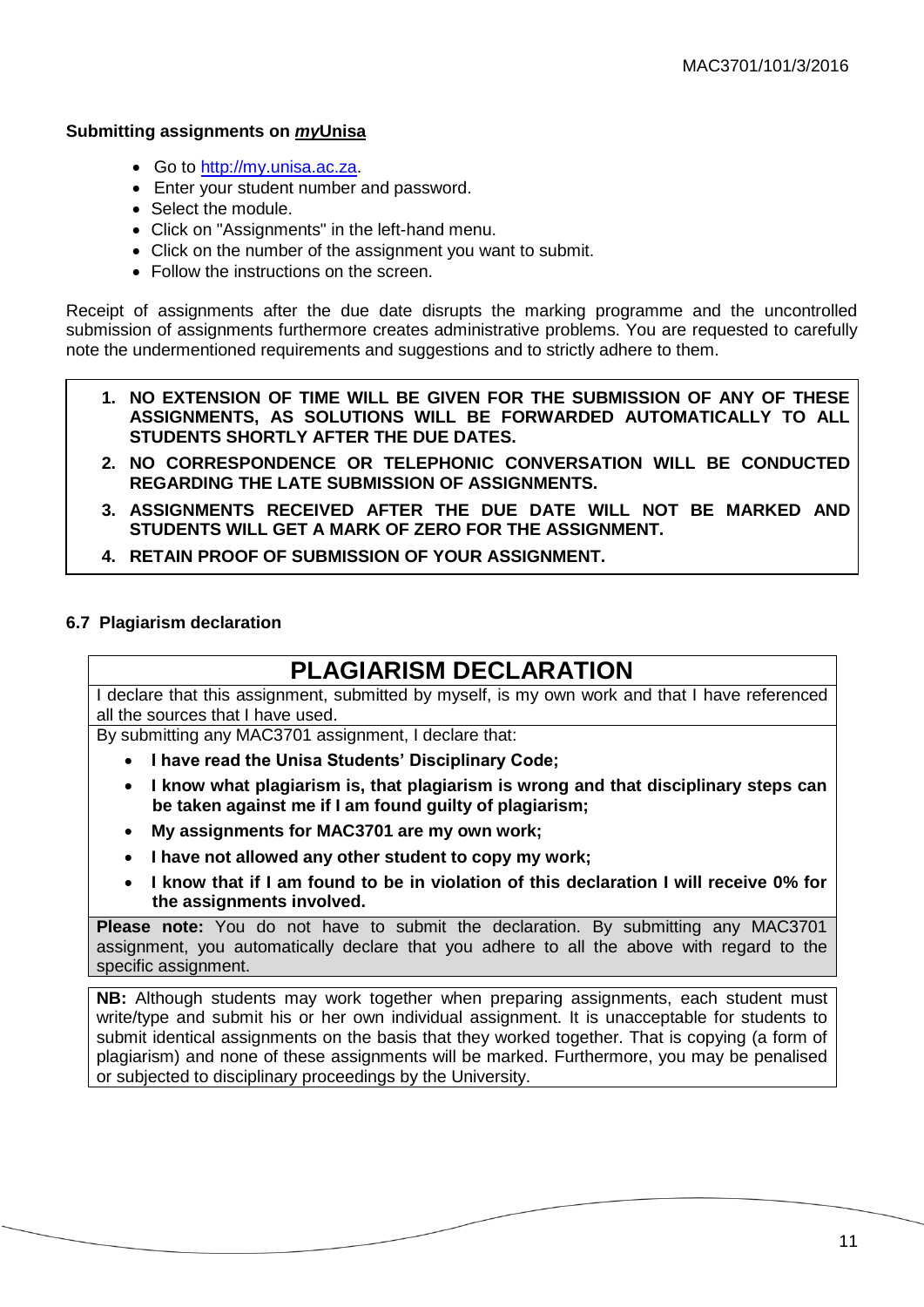## <span id="page-11-0"></span>**7. SEMESTER MARK AND FINAL EXAMINATION**

#### <span id="page-11-1"></span>**7.1 Compulsory assignments**

For students to benefit from our formative tuition and assessments, the management of the University decided to introduce compulsory assignments for all modules.

Submission of **compulsory assignment 1** will earn you admission to the examination. This assignment consists of multiple choice type questions. The mark you earn for compulsory assignment 1 will contribute 25% towards your semester mark, which weighs 20% in the calculation of your final mark.

**Admission to the examination** will therefore only be **obtained by submitting compulsory assignment 1** in time to be officially **received by the University before or on the due date** and the marks obtained for it will contribute towards your semester mark.

**Assignment 2** is a written assignment which contributes 75% towards your semester mark, which weighs 20% in the calculation of your final mark. Although non-submission of this assignment will not influence your exam admission, we sometimes still refer to this assignment as compulsory as it is impossible to earn a reasonable semester mark without submitting this assignment.

**Please note that it is practice in our Department to only mark selected sections of a written assignment. You can therefore not afford to leave out any questions as they might form part of the selected questions for marking.**

**The lecturers will not inform you upfront on which question(s), or parts thereof, will be selected for marking. Do not phone the lecturers to ask which questions will be marked. They will not inform you.**

Assignment 3 is not compulsory. It is a written assignment that does not contribute towards your semester/final mark. Please do not submit this assignment as it will not be marked. You are encouraged to work through this assignment and its suggested solution thoroughly as we believe it will be good for your examination preparation.

#### **PLEASE NOTE: Enquiries about assignments (e.g. whether or not the University has received your assignment or the date on which an assignment was returned to you) must be e-mailed to assign@unisa.ac.za**

#### <span id="page-11-2"></span>**7.2 How to calculate your semester mark**

The **mark obtained** for compulsory assignment 1 counts 25%, the **mark obtained** for assignment 2 counts 75% and the **mark obtained** for assignment 3 counts 0%, giving a semester mark out of 20% towards the final mark.

Students require a combined final mark of at least 50% to pass a module. This final mark is calculated as follows:

Semester mark

= A mark out of **25%** for assignment 1 + a mark out of **75%** for assignment 2.

Final mark

= 20% x semester mark + **80% x mark obtained in the examination.**

If a student fails the examination with less than 40%, the semester mark will not be used to calculate the final mark.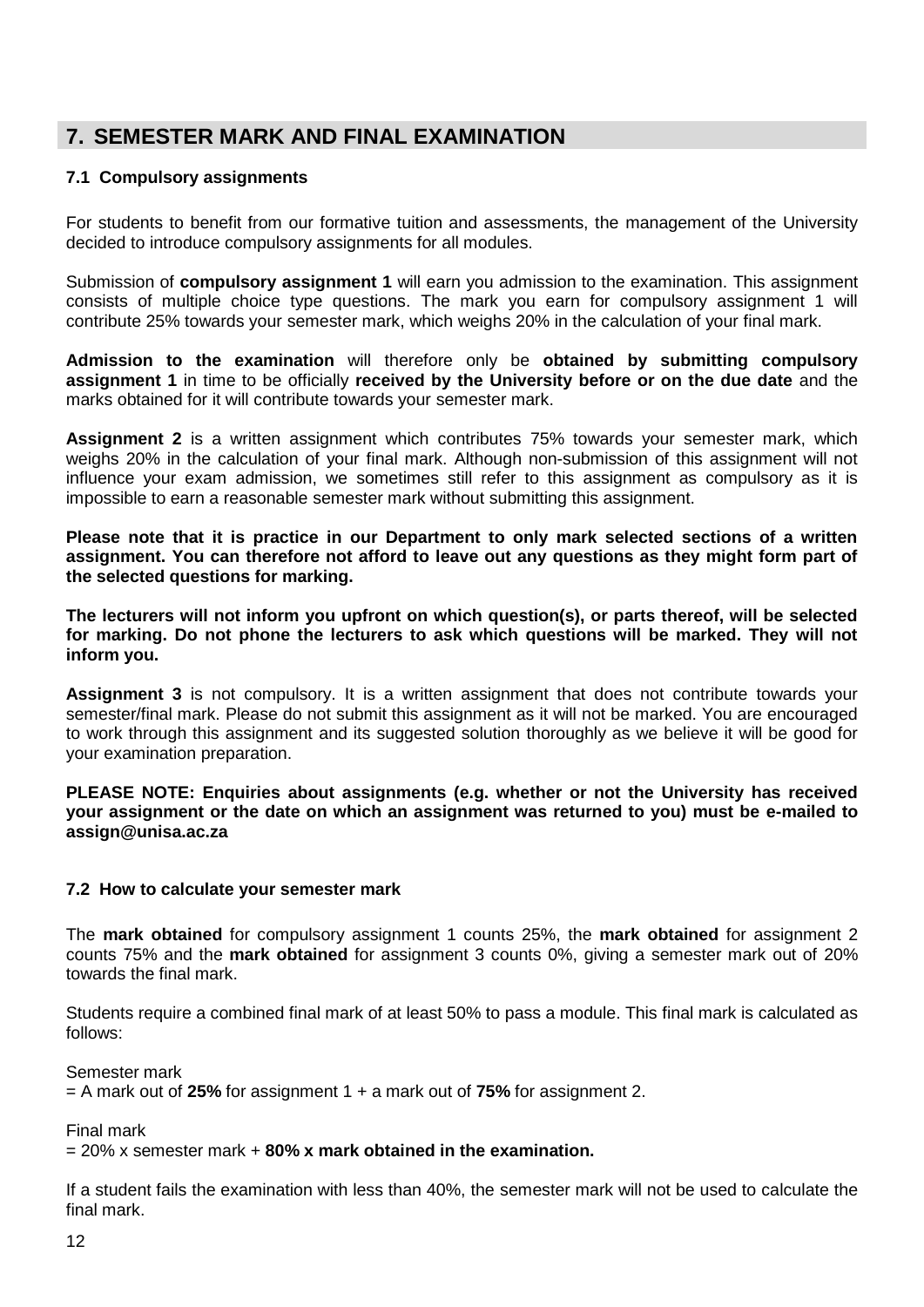How it will work in practice?

The marks you obtain for the compulsory assignments 1 and 2 will count towards your semester mark, contributing towards a possible maximum of 20% accounted for in your final mark. Your semester mark will, however, only be taken into account to calculate your final mark if you obtained 40% or more in the examination.

Your semester mark will be taken into account as follows:

- mark (%) for compulsory assignment 1: 25% weight in semester mark ( 5% weight in final mark)
- mark (%) for compulsory assignment 2: 75% weight in semester mark (15% weight in final mark)

#### <span id="page-12-0"></span>**7.3 How to calculate your final mark**

The semester mark will contribute 20% towards your **final mark**. The mark you obtain in the examination will be restated to be out of 80% and your semester mark will be restated to a mark out of 20%. If you earn 75% for compulsory assignment 1, 65% for compulsory assignment 2 and 48% for the examination, your final mark will be 51,9%.

| Example:       |                           |            |        |
|----------------|---------------------------|------------|--------|
| Semester mark: | $18,750 + 48,750 = 67,50$ | $x 20\% =$ | 13.50  |
| Exam mark:     | 48.00                     | $x 80\% =$ | 38,40  |
| Final mark:    |                           |            | 51,90% |
|                |                           |            |        |

 $O$  Assignment 1: 75 x 25% = 18.75 Assignment 2: 65 x 75% = 48,75

**A subminimum of 40% in the examination is, however, required before the semester mark will be taken into account in calculating your final mark.**

### <span id="page-12-1"></span>**8. MODULE-SPECIFIC STUDY PLAN**

Read the information on general time management and planning skills contained in the *myStudies@ Unisa* brochure.

Plan your studies properly so as to achieve specific study goals at predetermined dates. This avoids a haphazard approach to your studies and the use of ineffective study techniques.

#### **Suggested study programme for 2016**

#### **First priority - Compulsory assignment 1 (to gain admission to the examination and contributing 25% towards your semester mark)**

Study topics 1 (Advanced behavioural aspects of costs) and 2 (Advanced concepts in costing systems). This assignment could also possibly include some of your MAC2601 work. Please make sure that you are familiar with all your MAC2601 work as it is a pre-requisite to and assumed knowledge for module MAC3701.

Complete and submit compulsory assignment 1 before the due date. This is a multiple choice question (MCQ) assignment.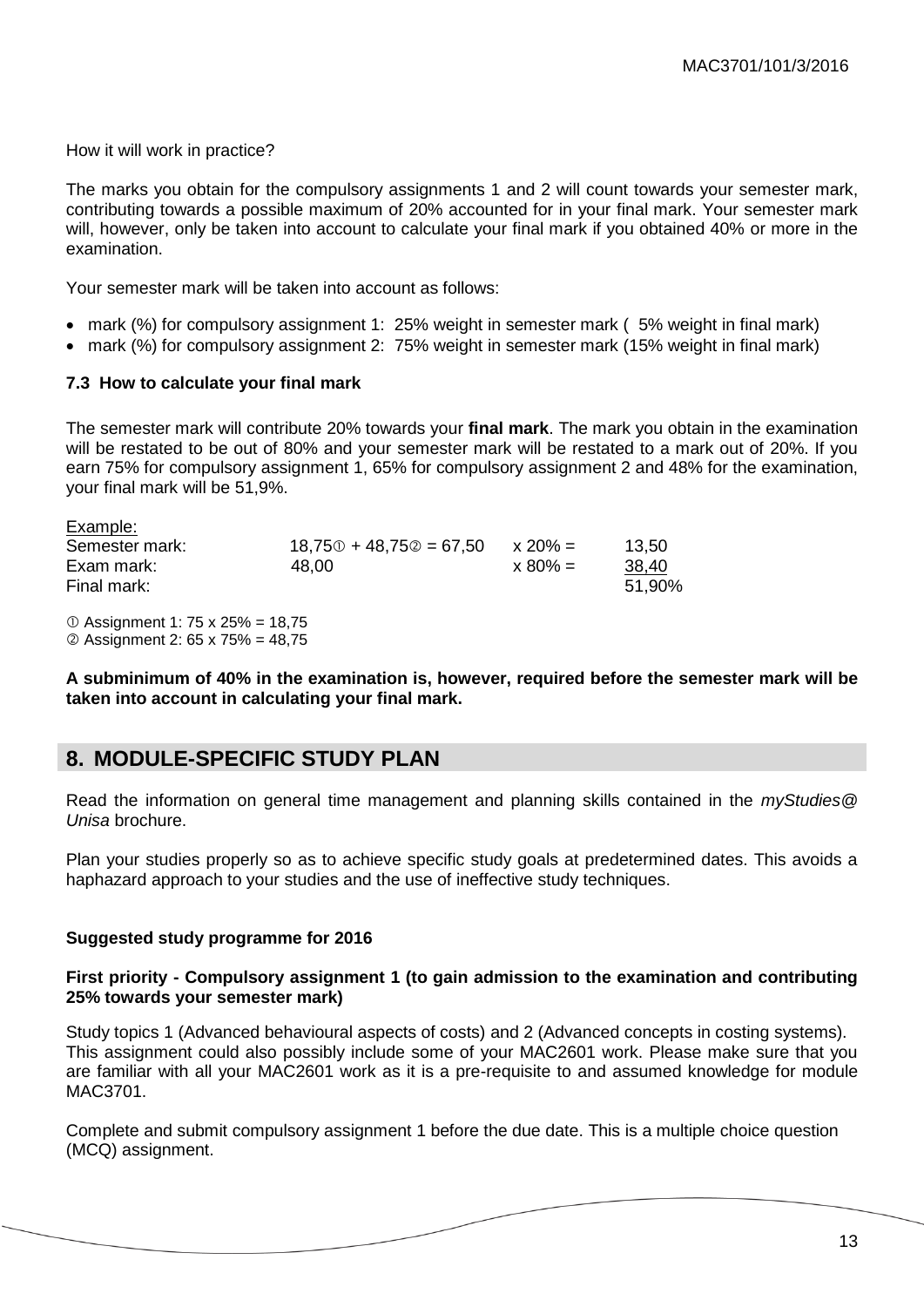#### **Second priority – Assignment 2 (contributing 75% towards your semester mark)**

All the topics can be tested in this assignment and you will therefore have to also study the following topics in order to submit a proper attempt for assignment 2.

Topic 3 (Integrated planning and budgeting), topic 4 (Standard costing), topic 5 (Performance management in decentralised entities), topic 6 (Relevant decision making in various scenarios), topic 7 (Pricing for internal and external purposes) and topic 8 (Advanced aspects of sensitivity analysis). Revise topics 1 and 2 if required.

Complete and submit compulsory assignment 2 before the due date. This is a written assignment.

#### **Third priority – Assignment 3 (does not contribute towards your semester mark)**

All the topics are important for your examination preparation. You should also work through assignment 3 thoroughly.

It is in your own interest to complete assignment 3 before the due date. This is a written assignment. Please do not submit this assignment as it will not be marked. You should mark the assignment yourself based on the suggested solution provided.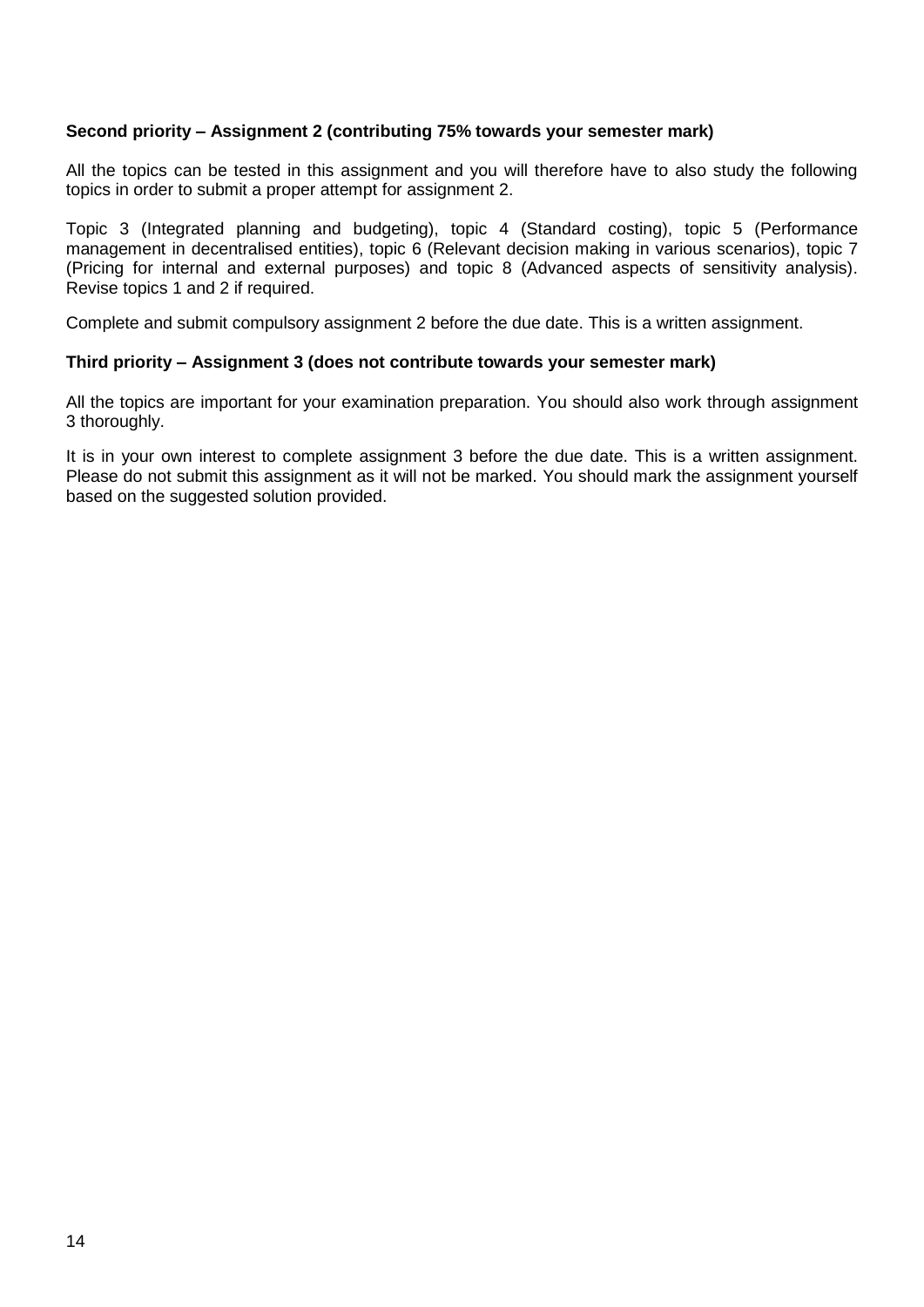## **Suggested study programme for 2016**

#### **Semester 1**

| <b>Date</b>                | Topics from the study material                                                                                                                                                                                                                                                                                                                                                                                                                 | <b>Assignment</b>                                                                                                                                                     | Due date   |
|----------------------------|------------------------------------------------------------------------------------------------------------------------------------------------------------------------------------------------------------------------------------------------------------------------------------------------------------------------------------------------------------------------------------------------------------------------------------------------|-----------------------------------------------------------------------------------------------------------------------------------------------------------------------|------------|
| to                         | 28/01/2016 Topic 1 – Advanced behavioural aspects of costs<br><b>Topic 2</b> – Advanced concepts in costing systems<br>$04/03/2016$ Continue with topics $3 - 5$ although they will not<br>be tested in the first assignment:<br>Topic 3 – Integrated planning and budgeting<br><b>Topic 4</b> – Standard costing: further analysis of<br>variances and investigations<br><b>Topic 5</b> – Performance management in<br>decentralised entities | 1/2016 Semester 1<br>(topics 1 – 2)<br>(COMPULSORY FOR<br><b>ADMISSION TO THE</b><br><b>EXAMINATION PLUS A 25%</b><br><b>CONTRIBUTION TO</b><br><b>SEMESTER MARK)</b> | 09/03/2016 |
| to<br>25/03/2016 scenarios | $10/03/2016$ Revise topics 1 – 5 (if required) and also study:<br>Topic 6 - Relevant decision making in various<br><b>Topic 7</b> – Pricing for internal and external purposes<br><b>Topic 8</b> – Advanced aspects of sensitivity analysis                                                                                                                                                                                                    | 2/2016 Semester 1<br>(topics $1 - 8$ )<br><b>(FOR 75% CONTRIBUTION</b><br><b>TOWARDS SEMESTER MARK)</b>                                                               | 30/03/2016 |
| to                         | $31/03/2016$ Revise Topics 1 – 8. This includes not only<br>revision of the contents of the study guide and<br>15/04/2016 its references to the prescribed text books, but<br>also all the tutorial letters, announcements, etc.<br>that are available on myUnisa.                                                                                                                                                                             | 3/2016 Semester 1<br>$(topics 1 - 8)$<br>(FOR 0% CONTRIBUTION<br><b>TOWARDS SEMESTER MARK</b><br>Please do not hand in self-<br>assessment)                           | 21/04/2016 |

#### **Semester 2**

| <b>Date</b>                | Topics from the study material                                                                                                                                                                                                                                                                                                                                                                                                             | <b>Assignment</b>                                                                                                                                                        | Due date   |
|----------------------------|--------------------------------------------------------------------------------------------------------------------------------------------------------------------------------------------------------------------------------------------------------------------------------------------------------------------------------------------------------------------------------------------------------------------------------------------|--------------------------------------------------------------------------------------------------------------------------------------------------------------------------|------------|
| to                         | 11/07/2016 Topic 1 – Advanced behavioural aspects of costs<br><b>Topic 2</b> – Advanced concepts in costing systems<br>12/08/2016 Continue with topics 3 - 5 although they will not<br>be tested in the first assignment:<br><b>Topic 3</b> – Integrated planning and budgeting<br><b>Topic 4</b> – Standard costing: further analysis of<br>variances and investigations<br>Topic 5 - Performance management in<br>decentralised entities | 1/2016 Semester 2<br>(topics $1 - 2$ )<br>(COMPULSORY FOR<br><b>ADMISSION TO THE</b><br><b>EXAMINATION PLUS A</b><br><b>25% CONTRIBUTION TO</b><br><b>SEMESTER MARK)</b> | 17/08/2016 |
| to<br>02/09/2016 scenarios | 19/08/2016 Revise topics $1 - 5$ (if required) and also study:<br><b>Topic 6</b> – Relevant decision making in various<br><b>Topic 7</b> – Pricing for internal and external purposes<br><b>Topic 8</b> – Advanced aspects of sensitivity analysis                                                                                                                                                                                         | 2/2016 Semester 2<br>$(topics 1 - 8)$<br><b>(FOR 75% CONTRIBUTION</b><br><b>TOWARDS SEMESTER MARK)</b>                                                                   | 07/09/2016 |
| to                         | $08/09/2016$ Revise Topics 1 – 8. This includes not only<br>revision of the contents of the study guide and<br>23/09/2016 its references to the prescribed text books, but<br>also all the tutorial letters, announcements, etc.<br>that are available on myUnisa.                                                                                                                                                                         | 3/2016 Semester 2<br>$(topics 1 - 8)$<br>(FOR 0% CONTRIBUTION<br><b>TOWARDS SEMESTER MARK</b><br>Please do not hand in self-<br>assessment)                              | 28/09/2016 |